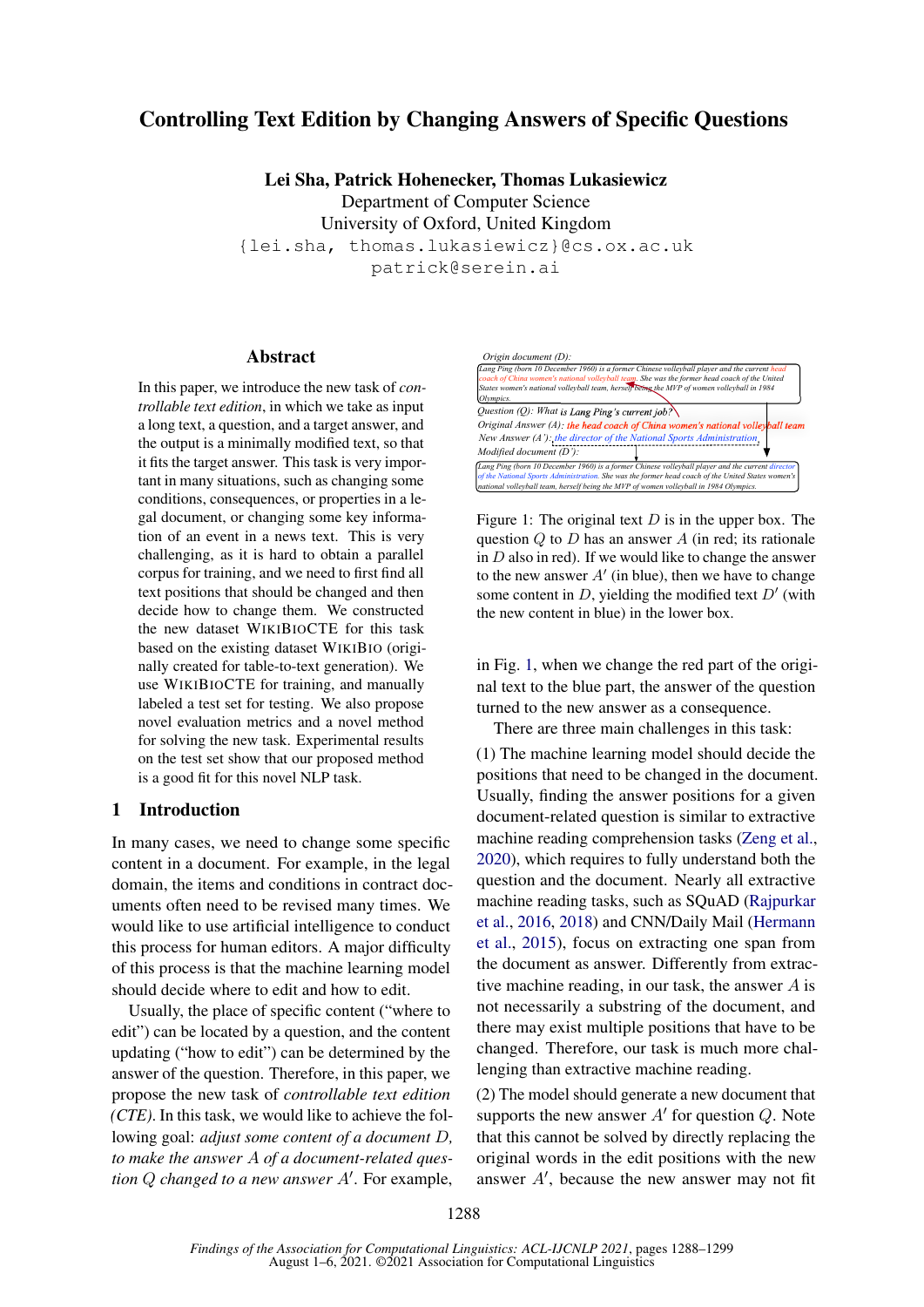perfectly with the document, which would make the document disfluent.

(3) There are nearly no parallel data for model training, because obtaining a large annotation set for this task is very hard.<sup>[1](#page-1-0)</sup> However, the model may be trained by lists of triples  $\langle Q, D, A \rangle$  that can be obtained from datasets in machine reading and/or structured data extraction (as described below).

In this paper, we introduce and define the task of controllable text edition (CTE). We propose to transform the WIKIBIO dataset [\(Lebret et al.,](#page-9-2) [2016\)](#page-9-2) into a list of triples  $\langle Q, D, A \rangle$  for training. WIKIBIO was originally designed for table-to-text generation, in which each case is composed of a Wikipedia passage  $D$  and an infobox (which is a list of  $\langle$  field, content $\rangle$ <sup>[2](#page-1-1)</sup> pairs). In detail, we take each "field" in the infobox as the question  $Q$ , and each "content" in the infobox as the answer  $A$ . Therefore, for each  $\langle$  field, content $\rangle$  pair, we can create a  $\langle Q, D, A \rangle$  triple. After some pruning, we finally selected 26 different Q's and  $141k \langle Q, D, A \rangle$  triples for the training set, as well as 17.7k triples for the development set. We also annotated a small test set of about  $1k$  data for evaluation in the form of  $\langle Q, D, A, A', D' \rangle$  (A' represents the new answer, and  $D'$  represents the ground-truth modified text). The resulting new dataset is called WIKIBIOCTE.

In addition, we propose a novel method, called *Select-Mask-Generate (SMG)*, to solve the proposed CTE task. In this method, we use the selector-predictor architecture by [Sha et al.](#page-10-1) [\(2021\)](#page-10-1) to select the answer-related tokens, and we then use complementary masks to split the text into an answer-related part and an answer-unrelated part. Then, we reconstruct the original text based on the answer-unrelated part and the original answer. The reconstruction process is a partial generation method, which only generates the masked-out part without any length limit. In our experiments, the SMG model has achieved the state-of-the-art performance, compared to baseline models in the generation of modified documents. The code and the test set WIKIBIOCTE are available at: [https://sites.google.com/view/](https://sites.google.com/view/control-text-edition/home)

[control-text-edition/home](https://sites.google.com/view/control-text-edition/home).

### 2 Related Work

The proposed task of *controllable text edition* is related to the following existing tasks.

# 2.1 Attribute Disentanglement

Attribute disentanglement tends to control the attributes of a given text or image (such as sentiment, tense, syntax, or face pose) by disentangling different attributes into different subspaces. When transferring attributes, the content of the text/image needs to be preserved. Usually, disentanglement works can be divided into implicit and explicit disentanglement. Implicit disentanglement [\(Higgins](#page-8-1) [et al.,](#page-8-1) [2017;](#page-8-1) [Chen et al.,](#page-8-2) [2018;](#page-8-2) [Moyer et al.,](#page-9-3) [2018;](#page-9-3) [Mathieu et al.,](#page-9-4) [2018;](#page-9-4) [Kim and Mnih,](#page-9-5) [2018\)](#page-9-5) separates the latent space into several components in a purely unsupervised way, expecting that each component corresponds to an attribute. However, the number of components cannot be decided in advance, neither does the correspondence between attributes and components. Also, the training process may prune some of the components [\(Stühmer](#page-10-2) [et al.,](#page-10-2) [2019\)](#page-10-2), which will hurt the interpretability of the latent space. Explicit disentanglement [\(Chen](#page-8-3) [et al.,](#page-8-3) [2016;](#page-8-3) [John et al.,](#page-9-6) [2019;](#page-9-6) [Romanov et al.,](#page-10-3) [2019;](#page-10-3) [Sha and Lukasiewicz,](#page-10-4) [2021\)](#page-10-4) tends to separate the latent space into more interpretable components with explicit correspondence to specific attributes. Hence, it usually requires gold labels of attributes in the training set.

In comparison, our task tends to control the content of the text by tuning answers to text-related questions. Attribute disentanglement is difficult to be applied to our task, because the modification of the content should be decided by both the question and the answer simultaneously, which is much sparser than attributes.

# 2.2 Lexically Constrained Decoding

Lexically constrained decoding [\(Hokamp and Liu,](#page-9-7) [2017;](#page-9-7) [Miao et al.,](#page-9-8) [2019;](#page-9-8) [Sha,](#page-10-5) [2020\)](#page-10-5) directly controls the output of the generation model by adding constraints. Usually, the constraints include hard constraints (requiring the generated sequence to contain some keywords) and soft constraints (requiring the generated sentence to have the same meaning to a given text). The basic methods of lexically constrained decoding can be divided into enhanced beam search [\(Hokamp and Liu,](#page-9-7) [2017;](#page-9-7) [Post and Vilar,](#page-9-9) [2018\)](#page-9-9) and stochastic search [\(Miao](#page-9-8) [et al.,](#page-9-8) [2019;](#page-9-8) [Liu et al.,](#page-9-10) [2020;](#page-9-10) [Sha,](#page-10-5) [2020\)](#page-10-5). Enhanced

<span id="page-1-0"></span><sup>&</sup>lt;sup>1</sup>To annotate a large parallel dataset, we need to prepare a document, a document-related question, and its expected answer. Then, the data grader should provide an adjusted version of the document that satisfies the expected answer, which requires the data grader to have a high education level.

<span id="page-1-1"></span><sup>&</sup>lt;sup>2</sup>In the Wikipedia Infobox, "field" represents the type of information (such as *Name*, *BirthDate*, and *Known for*), while "content" represents the value of "field".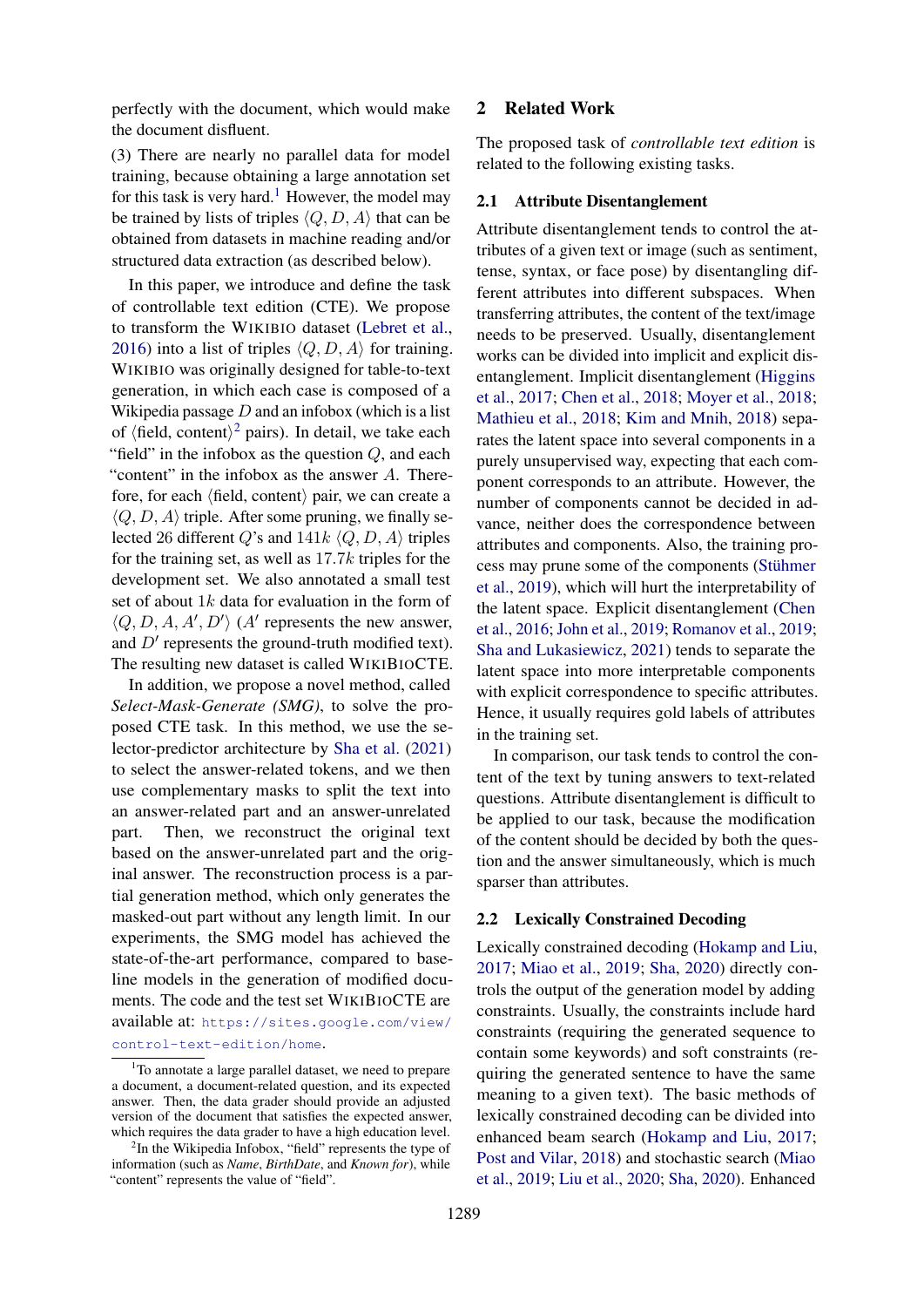<span id="page-2-0"></span>Table:

| ID | Field       | <b>Content</b>                           |
|----|-------------|------------------------------------------|
|    | Name        | <b>Frank Fenner</b>                      |
|    | Born        | 21 December 1914, Ballarat               |
| 3  | Died        | 22 November 2010 (aged 95) Canberra      |
|    | Occupation  | Virology                                 |
|    | Nationality | Australian                               |
| 6  | Known for   | Eradication of smallpox, Control of Aus- |
|    |             | tralia's rabbit plague                   |

Text: Frank John Fenner (21 December 1914 – 22 November 2010) was an Australian scientist with a distinguished career in the field of virology. His two greatest achievements are cited as overseeing the eradication of smallpox, and the control of Australia's rabbit plague by introducing the Myxoma virus.

Table 1: An example of a Wikipedia infobox and a reference text.

beam search [\(Hokamp and Liu,](#page-9-7) [2017;](#page-9-7) [Hasler et al.,](#page-8-4) [2018;](#page-8-4) [Hu et al.,](#page-9-11) [2019\)](#page-9-11) changes some strategies in beam search to make the process of searching for a constraint-satisfying sentence easier. However, for some tasks with an extremely large search space, beam-search-based methods may be computationally too costly or even fail [\(Miao et al.,](#page-9-8) [2019\)](#page-9-8). Stochastic search tends to edit an initial sentence step-by-step, where the editing position and action can be decided by Metropolis-Hastings sampling [\(Miao et al.,](#page-9-8) [2019\)](#page-9-8), a discrete scoring function [\(Liu et al.,](#page-9-10) [2020\)](#page-9-10), or gradient-based methods [\(Sha,](#page-10-5) [2020\)](#page-10-5). However, lexically constrained decoding is hard to be applied to our task, because adjusting the text to fit a text-related question's new answer is much more complicated than simply satisfying a hard or soft constraint.

#### 2.3 Text Editing and Infilling

In some tasks, to simplify the text generation problem, researchers tend to edit existing text or prototypes to obtain a refined text that satisfies some specific requirements. Examples are the generation of summaries by template-based rewriting [\(Cao](#page-8-5) [et al.,](#page-8-5) [2018;](#page-8-5) [Hashimoto et al.,](#page-8-6) [2018\)](#page-8-6) and the generation of text or a response by editing a prototype sentence [\(Guu et al.,](#page-8-7) [2018;](#page-8-7) [Pandey et al.,](#page-9-12) [2018;](#page-9-12) [Wu](#page-10-6) [et al.,](#page-10-6) [2019\)](#page-10-6). In [\(Yin et al.,](#page-10-7) [2018\)](#page-10-7), the distributed representations of edit actions are learned and applied to editing Wikipedia records [\(Faruqui et al.,](#page-8-8) [2018\)](#page-8-8) and Github code [\(Yin et al.,](#page-10-7) [2018\)](#page-10-7). [Panthap](#page-9-13)[lackel et al.](#page-9-13) [\(2020\)](#page-9-13) further integrate a copy mechanism into text editing.

Text infilling [\(Fedus et al.,](#page-8-9) [2018\)](#page-8-9) means to use machine learning models to fill the blanks of a cloze test. [Zhu et al.](#page-10-8) [\(2019\)](#page-10-8) propose a more general text infilling task, which allows an arbitrary number of tokens (instead of a single token) in each blank.

In the above text editing tasks, the goal of editing is always consistent among all the datasets: for a better summarization, a better response, or a better informative sentence. Differently from them, our proposed task requires the editing to be guided by the document-related answer of the question. So, each above case has a different editing goal. Thus, our task requires deciding where to edit according to the given question in the first step, and then deciding how to edit, which makes our task more complicated than all the above text editing tasks.

# 3 Dataset

We now formally define the task of controllable text edition and propose a dataset for this task.

#### 3.1 Task Definition

The task of *controllable text edition (CTE)* is defined as follows. The input is a triple  $\langle D, Q, A' \rangle$ , where  $D$  is a document,  $Q$  is a document-related question, and  $A'$  is an expected answer for  $Q$  to  $D$ . The output is  $D'$ , which is a minimal modification of D such that the answer for Q to  $D'$  is now  $A'$ . Note that the original answer of  $Q$  to  $D$  is  $A$ , but A is not an input to the task, and usually  $A \neq A'$ .

# 3.2 WIKIBIO as Controllable Text Editing Dataset

We propose to modify the WIKIBIO dataset [\(Lebret](#page-9-2) [et al.,](#page-9-2) [2016\)](#page-9-2) to make it fit for our task. WIKIBIO was originally designed for table-to-text generation [\(Lebret et al.,](#page-9-2) [2016;](#page-9-2) [Sha et al.,](#page-10-9) [2018;](#page-10-9) [Liu et al.,](#page-9-14) [2018\)](#page-9-14), which generates a celebrity's biography according to his/her basic information. Each example in the dataset is composed of a Wikipedia infobox and a text (the first paragraph in the Wiki page) describing the infobox as shown in Table [1.](#page-2-0)

In an inverse way, the WIKIBIO dataset can be taken as a question-answering dataset: each *field* can be taken as a question, and each *content* can be taken as an answer. For example, in Fig. [1,](#page-2-0) the *field* "Occupation" can be interpreted as question "What is the person's occupation?", and the corresponding *content* "Virology" is the answer.

Therefore, we take the *text* in WIKIBIO as the document (D) in our task, the *field* as the question (Q), and the *content* as the answer (A). Due to the huge cost of data annotation, the model needs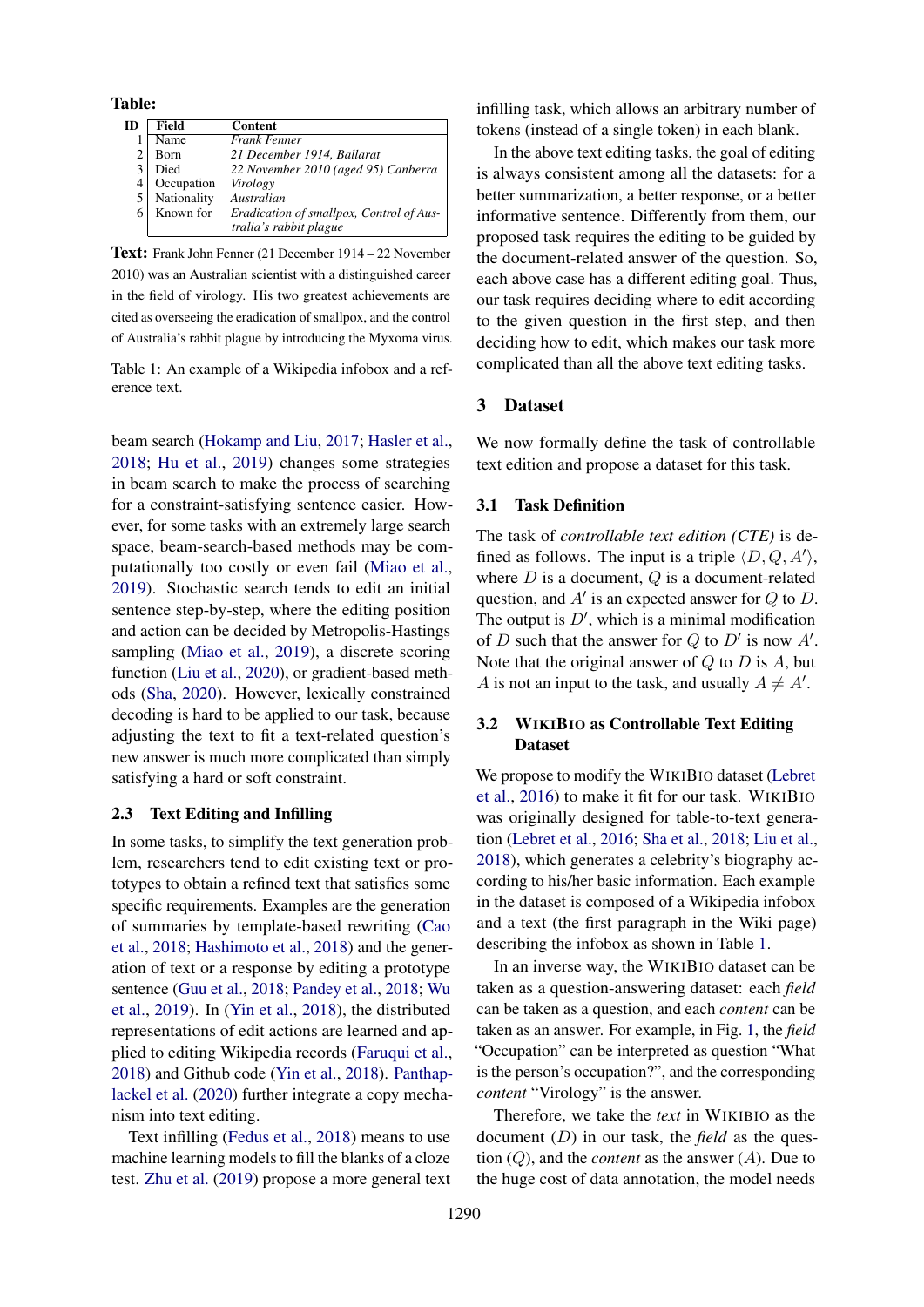to be trained without the changed answer  $(A')$  and the referenced document  $(D')$ .

For the creation of the training and development sets, we count the frequency of *fields* and select the *fields* that occurred more than 5k times in WIK-IBIO's training set as candidate questions  $(Q's)$ . Then, we filter out some  $Q$ 's that do not have corresponding answers in  $D^3$  $D^3$ . We then get a list of 26 different Q's as shown in Table [2.](#page-3-1) After filtering the  $Q$ 's according to Table [2,](#page-3-1) we get  $141k$  $\langle Q, D, A \rangle$  triples for the training set and 17.7k triples for the development set.

Then, we manually labeled a small test set in which each example contains  $(D, Q, A)$  as well as the changed answer  $(A')$  and the referenced document  $(D')$ . The annotation process can be illustrated as follows:

- 1. We randomly sampled an equal number of examples for all the *fields* in Table [2.](#page-3-1) For each *field*, we sample  $\lceil \frac{1000}{\#F} \rceil$  $\frac{1000}{\#F}$  cases (#F is the number of selected *fields*), to make sure that the size of the test set is around 1k.
- 2. We assigned a changed answer  $(A')$  to each example by randomly picking a similar phrase to the original answer  $(A)$ . The similar phrase may occur in different examples, but it shares the same  $Q$  with the original answer  $(A)$ .
- 3. We asked human data graders to give a modified text  $(D')$  for each example according to the original text  $(D)$ , question  $(Q)$ , and the changed answer  $(A')$ . We asked two talented linguistics to annotate the 1k test set.

Note that there are also other datasets that are potentially able to be modified as controllable text editing dataset, such as SQuAD [\(Ra](#page-9-0)[jpurkar et al.,](#page-9-0) [2016\)](#page-9-0), RACE [\(Lai et al.,](#page-9-15) [2017\)](#page-9-15), and MCTest [\(Richardson et al.,](#page-9-16) [2013\)](#page-9-16). We did not choose them for the following reasons: (1) For extractive machine reading tasks like SQuAD [\(Ra](#page-9-0)[jpurkar et al.,](#page-9-0) [2016\)](#page-9-0), the answers are simple substrings of the document, so that in most cases, the text modification in our task can be solved by a simple string replacement, which violates the goal of our task. (2) Multiple-choice machine reading tasks like RACE [\(Lai et al.,](#page-9-15) [2017\)](#page-9-15) usually require full and deep reasoning of the whole document to

<span id="page-3-1"></span>

| 679.4k | name              | 675.8k | birth place | 659.3k |
|--------|-------------------|--------|-------------|--------|
| 420.7k | death place       | 377.7k | occupation  | 231.9k |
| 199.4k | nationality       | 187.1k | spouse      | 184.0k |
| 180.2k | alma mater        | 115.5k | children    | 114.9k |
| 112.1k | religion          | 99.3k  | predecessor | 91.0k  |
| 90.1k  | known for         | 63.4k  | origin      | 46.6k  |
| 43.5k  | education         | 43.1k  | instrument  | 36.7k  |
| 35.9k  | citizenship       | 29.1k  | ethnicity   | 28.7k  |
| 11 2k  | work institutions | 5.3k   |             |        |
|        |                   |        |             |        |

Table 2: The selected *fields* from WIKIBIO and their occurrence in WIKIBIO's training set. These are taken as the questions  $(Q's)$  in our proposed task.

get the answer, which would make the text modification in our task unable to be solved by partial modification. Differently from them, most *contents* (A) in WIKIBIO usually cannot be directly extracted as substrings from the document  $(D)$ . Besides, the *contents* usually has some related information that should be modified at the same time. For example, if somebody is a pianist, then he/she may have received a piano award instead of a guitar award. Therefore, WIKIBIO satisfies the goal of our proposed task: making minimal changes to the original document to make it fit the changed answer  $(A')$ .

# 4 Select-Mask-Generate (SMG) Method for Controllable Text Edition

We introduce the training and testing method of our proposed method. In the training phase, the model is trained to learn to recognize answer-related (Arelated) tokens and learn to fill new-answer-related  $(A'$ -related) tokens into the blanks after deleting answer-related tokens.

#### 4.1 Training Phase

In the training phase, we only have  $Q$ ,  $D$ , and A. So, we teach the model to (1) identify answerrelated information, and (2) be able to reconstruct D from A and  $(D - A_p)$  (the original text with all answer-related information masked out, where  $A_n$ means the predicted answer-related tokens).

The model architecture is shown in Fig. [2.](#page-4-0) Inspired by InfoCal [\(Sha et al.,](#page-10-1) [2021\)](#page-10-1), we use a *Selector-Predictor* architecture to identify the leastbut-enough answer-related words in the original document (D). The main architecture of the *Selector* network is a BiLSTM model, which samples<sup>[4](#page-3-2)</sup> a binary-valued mask  $(M)$  for each input token (called answer mask), denoting whether to select

<span id="page-3-0"></span> $3$ Since D is the first paragraph in the Wikipedia page, it usually does not contain everything mentioned in the infobox, such as *death cause* and *high school*.

<span id="page-3-2"></span><sup>&</sup>lt;sup>4</sup>The sampling process is implemented by Gumbel Softmax [\(Jang et al.,](#page-9-17) [2016\)](#page-9-17), which is differentiable.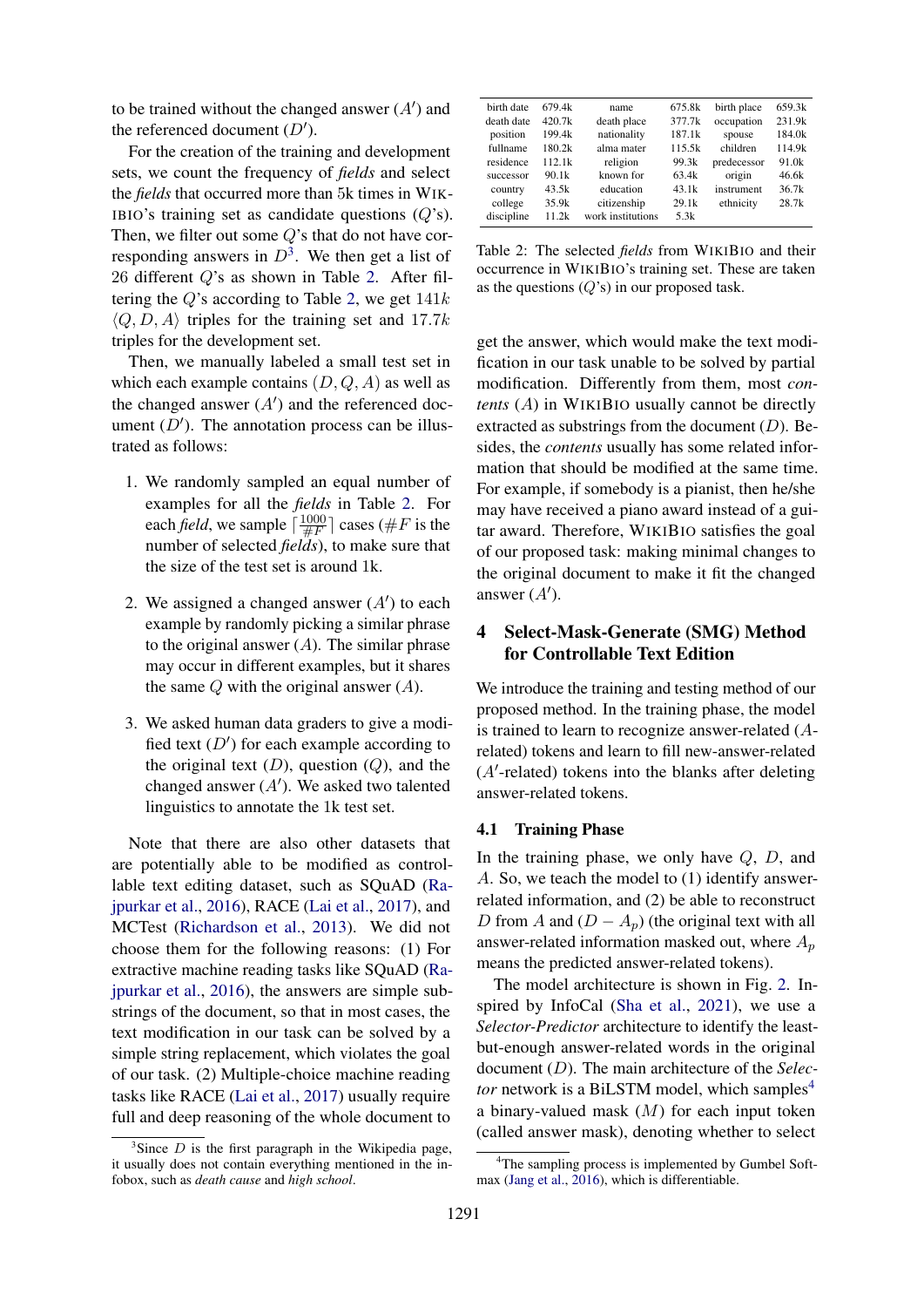<span id="page-4-0"></span>

Figure 2: The architecture of our SME model. In the testing phase, we need to replace the input to the answer encoder from the gold answer A to the new answer  $A'$ , then the output of the context decoder will become the modified text  $\tilde{D}'$ .

this token as answer-related token (1) or not (0). Given an input document  $D = \{x_1, \ldots, x_n\}$  and a question Q, the *Selector* samples an answer-related mask  $M = \{m_1, \ldots, m_n\}$  as follows:

$$
M \sim \text{Sel}(M|D, Q), \tag{1}
$$

where "Sel" represents the selector network. Then, we call the complement of the answer mask  $(\overline{M} =$ 1 − M) as the context mask, and we denote *context template* as the token sequence after masking out the answer-related tokens.

#### 4.1.1 Answer Reconstruction

We require that the answer-related information contains everything about the answer  $A$ , so we use an answer decoder to reconstruct an answer sequence  $\tilde{A}$ . Then, we calculate the reconstruction loss  $L_A$  as follows:

$$
p_a(\tilde{A}|M,D) = \text{Dec}_A(\frac{1}{\sum_j m_j} \sum_i m_i x_i), \quad (2)
$$

$$
L_A = \mathbb{E}_{M \sim \text{Sel}(M|D,Q)} p_a(A|M,D), \tag{3}
$$

where  $Dec_A$  is the answer decoder, and  $p_a$  is the sentence distribution generated by  $Dec_A$ . Note that the input to  $Dec_A$  is the average vector of the selected token vectors: the answer-related tokens are usually very few, so it is not necessary to use heavier encoders like LSTMs [\(Hochreiter and Schmid](#page-8-10)[huber,](#page-8-10) [1997\)](#page-8-10) or transformers [\(Vaswani et al.,](#page-10-10) [2017\)](#page-10-10).

#### 4.1.2 Document Reconstruction

On the other hand, D should be reconstructed by the *context template* and the gold answer A. We use an LSTM encoder Enc<sub>D</sub> to encode the *context tokens* as shown in Eqs. [4](#page-4-1) and [5:](#page-4-2)

<span id="page-4-2"></span><span id="page-4-1"></span>
$$
h'_1, \dots, h'_n = \text{Enc}_D([\overline{m}_1 x_1, \dots, \overline{m}_n x_n]), \quad (4)
$$

$$
H_m = \text{Maxpooling}(h'_1, \dots, h'_n),\tag{5}
$$

where  $h'_1, \ldots, h'_n$  are the encoding vectors corresponding to each input token. We then take the averaged word vector of the input gold answer A, denoted  $V_A$ , as an external condition of the decoder.

Differently from conventional decoders, our decoder only partially generates tokens to fill in the blanks of the *context templates*, as shown in Fig. [3.](#page-5-0) This brings two changes in the training phase: (1) we only need to calculate the loss caused by the tokens filled in the blank, and (2) the model needs to learn an external end-of-answer (EOA) token  $S_{eoa}$  for each token filled in the blanks. The EOA token is very important because it is an indicator about when to stop filling the current blank.

Learning to generate the words. In each time step t of the decoder, we use an LSTM [\(Hochreiter](#page-8-10) [and Schmidhuber,](#page-8-10) [1997\)](#page-8-10) unit to predict the next word  $y_t$  and the EOA token  $S_{eoa}$  as follows:

$$
h_t = \mathcal{F}_{\text{LSTM}}([y_{t-1}, V_A], h_{t-1}),\tag{6}
$$

$$
\begin{bmatrix} h_w \\ h_{\text{eoa}} \end{bmatrix} = \begin{bmatrix} \sigma \\ \sigma \end{bmatrix} \mathcal{F}_m(h_t), \tag{7}
$$

$$
s_t^{\text{lstm}}(w) = \mathcal{F}_w(h_w),\tag{8}
$$

<span id="page-4-4"></span>
$$
p(\tilde{S}_{eoa}(t)) = \text{Softmax}(\mathcal{F}_{eoa}(h_{eoa})), \qquad (9)
$$

where  $h_w$  and  $h_{\text{eoa}}$  are hidden layers (the time step index t is omitted),  $\mathcal{F}_{\text{LSTM}}$  is an LSTM cell,  $\mathcal{F}_m$ ,  $\mathcal{F}_w$ , and  $\mathcal{F}_{eoa}$  are linear layers, and  $s_t^{\text{Istm}}(w)$  is a scoring function that suggests the next word to generate.  $p(\tilde{S}_{eoa}(t))$  is the probability distribution of the EOA token.

Note that in the decoder, we use the copy mechanism [\(Gu et al.,](#page-8-11) [2016\)](#page-8-11), which encourages the decoder to generate words by directly copying from the input context sequence  $D$  and answer sequence A. The copy mechanism computes a copy score  $s_t^{\text{copy}}$  $_{t}^{copy}(w)$  for each word in D and A. Then, the generated probability of each word is computed as:

$$
s_t(w) = s_t^{\text{lstm}}(w) + s_t^{\text{copy}}(w), \qquad (10)
$$

<span id="page-4-3"></span>
$$
p_t(w) = \text{Softmax}(s_t(w)). \tag{11}
$$

Thus, the document  $D$ 's reconstruction loss is as follows:

$$
L_{\text{recon}} = -\mathbb{E}_M \Big[ \sum_t m_t \log p_t(y_t | \overline{M}, A) \Big], \quad (12)
$$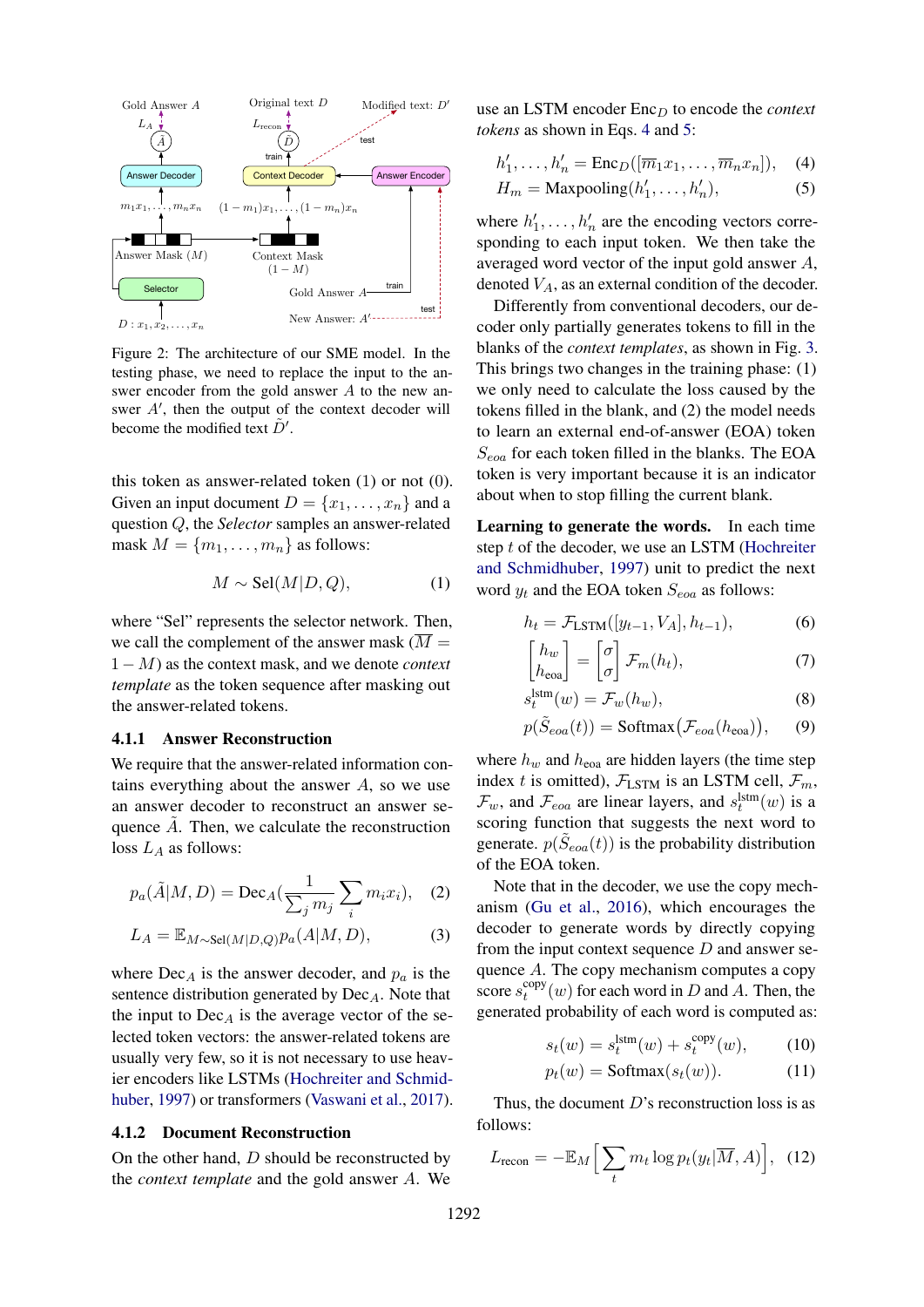where  $M \sim \text{Sel}(M|D, Q)$ , the mask  $m_t$  is multiplied in each time step, because we only need the losses of blank-filling tokens.

Learning the end-of-answer (EOA) tags. We have an EOA tag for each blank-filling token. The EOA tag is 1 if the corresponding token is the last token in the blank. For the other blank-filling tokens, the EOA tag is 0. The gold EOA tag in each time step  $g_t^{\text{eoa}}$  can be computed by the difference between the previous answer mask  $m_{t-1}$  and the current answer mask  $m_t$ . There are three possible values (-1, 0, and 1):  $g_t^{\text{eoa}} = 0$  when the difference is  $-1$  or 0, and  $g_t^{\text{eoa}} = 1$  when the difference is 1. Then, we have the cross-entropy loss as Eq. [13:](#page-5-1)

$$
g_t^{\text{eoa}} = \max(m_{t-1} - m_t, 0)
$$
  
\n
$$
L_{\text{eoa}} = -\mathbb{E}_M \Big[ \sum_t \Big( g_t^{\text{eoa}} m_t \log p(S_{\text{eoa}}(t) = 1) + (1 - g_t^{\text{eoa}}) m_t \log p(S_{\text{eoa}}(t) = 0) \Big) \Big].
$$
\n(13)

Therefore, the final optimization objective is shown in Eq. [14:](#page-5-2)

<span id="page-5-2"></span>
$$
L = L_A + \lambda_r L_{\text{recon}} + \lambda_{\text{coa}} L_{\text{coa}}, \qquad (14)
$$

where  $\lambda_r$  and  $\lambda_{\text{eoa}}$  are hyperparameters.

#### 4.2 Inference Phase

In the inference phase, we take the new answer  $A'$ as the input to the context decoder instead of the gold answer A. Then, the output of the context decoder will become the modified text  $\tilde{D}'$ .

We choose an autoregressive partial generation method for inference. Our partial generation method can fill the blanks with any-length phrases and can directly replace any decoder, which cannot be done by any existing alternative methods. For example, in the method using global context [\(Don](#page-8-12)[ahue et al.,](#page-8-12) [2020\)](#page-8-12), it is an pretrained language model by itself. However, in our architecture, the masks are decided by the selector module. Therefore, even the number and length of the blanks cannot be decided before training. So, the groundtruth target sequence for the finetuning of the pretrained language model would also be hard to decide. Therefore, the partial generation method is the best choice for our task.

#### 4.2.1 Partial Generation

Since we already have a *context template* when we are generating the modified document, we only need to generate tokens to fill the blanks in the

<span id="page-5-0"></span>

Figure 3: The partial decoding process. This process requires two tags (state and EOA tag) for indicating when to start generation and when to stop generation.

<span id="page-5-1"></span>*context template*. The partial decoding process is shown in Fig. [3.](#page-5-0) We use an indicator *state*= 0 to denote the *reading* mode (reading the *context template* words), and *state*= 1 to denote the *writing* mode (generating the blank-filling words). The basic generating process is described as follows: when the model is *reading* the *context template*, if it meets a masked token, the mode turns to *writing* mode, and it starts to generate words to fill the current blank. When the EOA tag turns to 1, or the decoding length  $l_q$  surpassed a limit  $l_{\text{max}}$ , the mode turns back to *reading* mode. Note that this decoding process can generate an arbitrary number of words for each blank, and we can fill all blanks in a *context template* in a single decoding pass, which is much more efficient than MaskGAN [\(Fedus et al.,](#page-8-9) [2018\)](#page-8-9) and text filler [\(Zhu et al.,](#page-10-8) [2019\)](#page-10-8). The detailed algorithm is shown in Algorithm [1.](#page-6-0)

### 5 Experiments

In the experiment part, we proposed some specific evaluation metric for our *controllable text edition* task and then compare and analysis the performance of our proposed method (SMG) on the WIKIBIOCTE dataset.

### 5.1 Evaluation Metrics

For the evaluation of the modified document  $\tilde{D}'$ , we use the following two automatic evaluation metrics:

(1) BLEU ( $\tilde{D}'$  vs.  $D'$ ): This metric measures the BLEU score [\(Papineni et al.,](#page-9-18) [2002\)](#page-9-18) between the generated modified document  $\tilde{D}'$  and the reference document  $D'$ .

(2) iBLEU [\(Sun and Zhou,](#page-10-11) [2012\)](#page-10-11): This metric is previously widely used in evaluating paraphrase generation tasks [\(Liu et al.,](#page-9-10) [2020;](#page-9-10) [Sha,](#page-10-5) [2020\)](#page-10-5). iBLEU is defined as: iBLEU = BLEU( $\tilde{D}', D'$ ) –  $\alpha$ BLEU( $\tilde{D}', D$ )<sup>[5](#page-5-3)</sup>, which penalizes the similarity

<span id="page-5-3"></span> $5\alpha$  is set to 0.9, which is consistent with previous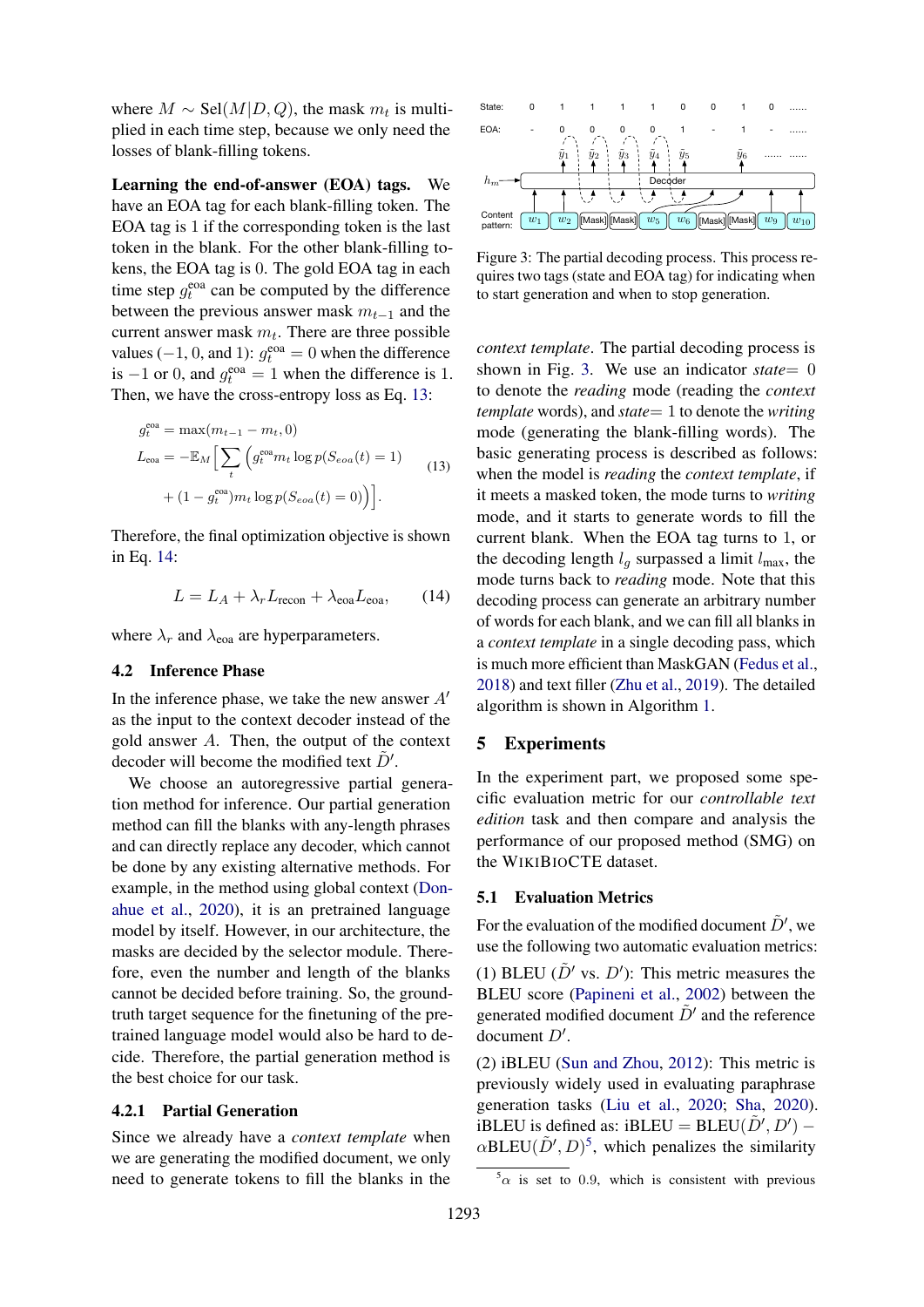# Algorithm 1: The decoding process.

Input: Context template: C **Output:** Generated Sequence:  $\tilde{D}'$ Data: Read-write state: S, End-of-answer label:  $S_{eoa}$ , Context template index:  $I_c$ , Local generate length:  $l_g$ , current input token  $x_{in}$  $S \leftarrow 0, I_c \leftarrow 0, l_g \leftarrow 0, \tilde{D}' \leftarrow [];$ Set the first input token  $x_{in} \leftarrow \overrightarrow{C}[0];$ for *each time step*  $t \leftarrow 1, 2, \ldots$  do Calculate  $\tilde{y}_t$  by Eqn. [11;](#page-4-3) Calculate  $S_{eoa}$  by Eqn. [9;](#page-4-4) if  $S = 0$  then  $\tilde{D}' \leftarrow \tilde{D}' + [C[I_c]];$ if  $C[I_c] \neq [M]'$  and  $C[I_c + 1] = [M]'$ then  $I_c \leftarrow I_c + 1;$ while  $C[I_c] = '[M]'$  do  $I_c \leftarrow I_c + 1;$ end if  $S_{eoa} \neq 1$  then  $\vert S \leftarrow 1;$ end end else if  $C[I_c] \neq '[M]'$  and  $C[I_c + 1] \neq '[M]'$ then  $\vert I_c \leftarrow I_c + 1;$ end end else if  $S = 1$  then  $\tilde{D}' \leftarrow \tilde{D}' + [\tilde{y}_t], l_q \leftarrow l_q + 1;$ if  $S_{eoa} = 1$  *or*  $l_g \geq l_{max}$  then  $\vert S \leftarrow 0, l_g \leftarrow 0;$ end end if  $S = 0$  then  $x_{in} \leftarrow C[I_c];$ end else if  $S = 1$  then  $\vert x_{in} \leftarrow \tilde{y}_t;$ end end return  $\tilde{D}^{\prime};$ 

<span id="page-6-0"></span>between the modified document  $\tilde{D}'$  and the original document D. The goal of this metric is to measure the extent to which the model directly copies words from the original document  $D$  without taking any content from  $A'$ .

(3) diff-BLEU ratio: diff-BLEU is a BLEU score computed between  $\tilde{D}'$  and a *difference sequence* between the gold modified document  $D'$  and the original document D. The *difference sequence* is obtained by masking out the longest common sequence between  $D$  and  $D'$  from  $D'$ . Since this maximum value of this BLEU score is the BLEU value between the gold modified document  $D'$  and the *difference sequence*, we use their quotient as

<span id="page-6-2"></span>

|                           | Seg2Seg | SMG(g)   | SMG(p) |
|---------------------------|---------|----------|--------|
| BLEU $(D \text{ vs. } D)$ | 82.21   | 89.29    | 87.53  |
| <b>iBLEU</b>              | 5.63    | 10.05    | 8.94   |
| diff-BLEU ratio           | 21.3%   | $62.5\%$ | 59.8%  |
| Perplexity                | 198     | 235      | 373    |
| Human (Correctness)       | 73.5%   | $80.2\%$ | 76.9%  |
| Human (Fluency)           | 4.56    | 4.54     | 4.32   |

Table 3: The overall performance of all competing methods. SMG (g) denotes that the method SMG is using the gold templates for partial generation, and SMG (p) denotes that the method SMG is using the predicted templates for partial generation.

<span id="page-6-3"></span>

|                           |      | Random Seq2Seq | SMG  |
|---------------------------|------|----------------|------|
| BLEU (predicted template) | 21.5 | 59.5           | 89.1 |
| Answer $F_1$              | 0.14 | 0.55           | 0.68 |

Table 4: Performance of answer-related words selection.

the diff-BLEU ratio score as shown in Eq. [15:](#page-6-1)

<span id="page-6-1"></span>diff-BLEU ratio = 
$$
\frac{\text{BLEU}(\tilde{D}', D' - D)}{\text{BLEU}(D', D' - D)}.
$$
 (15)

(4) Perplexity: This metric measures the fluency of the generated content-modified document  $\tilde{D}'$ . We applied a third-party language model (Kneser-Ney language model [\(1995\)](#page-9-19)) as the perplexity evaluator. We trained the language model on the whole training set of WIKIBIO, and use the trained model as the evaluation of fluency, where a lower perplexity value is better.

Besides, we used human effort to evaluate two aspects of the content-modified document  $\tilde{D}'$ . *Correctness* is an accuracy score from 0.0% ∼ 100.0%, which evaluates whether  $\ddot{D}'$  has successfully turned the answer of question  $Q$  from  $A$  to  $A'$ . *Fluency* is from 0.0 ∼ 5.0, which evaluates whether  $\tilde{D}'$  is fluent from a human being's view. The scoring details are in the supplemental materials.

Also, in our method, the selection of answerrelated words is very important, so we have two evaluations for the selection part:

(1) BLEU (predicted template) is the BLEU score between the predicted template (the token sequence after we masked out the answer-related words from the text  $D$ ) and the gold template (the common sequence of  $D$  and  $D'$ ).

(2) Answer  $F_1$  measures the Bag-of-words (BOW)  $F_1$  value of the generated answer A compared to the gold answer A. This metric is difficult to

works [\(Liu et al.,](#page-9-10) [2020\)](#page-9-10).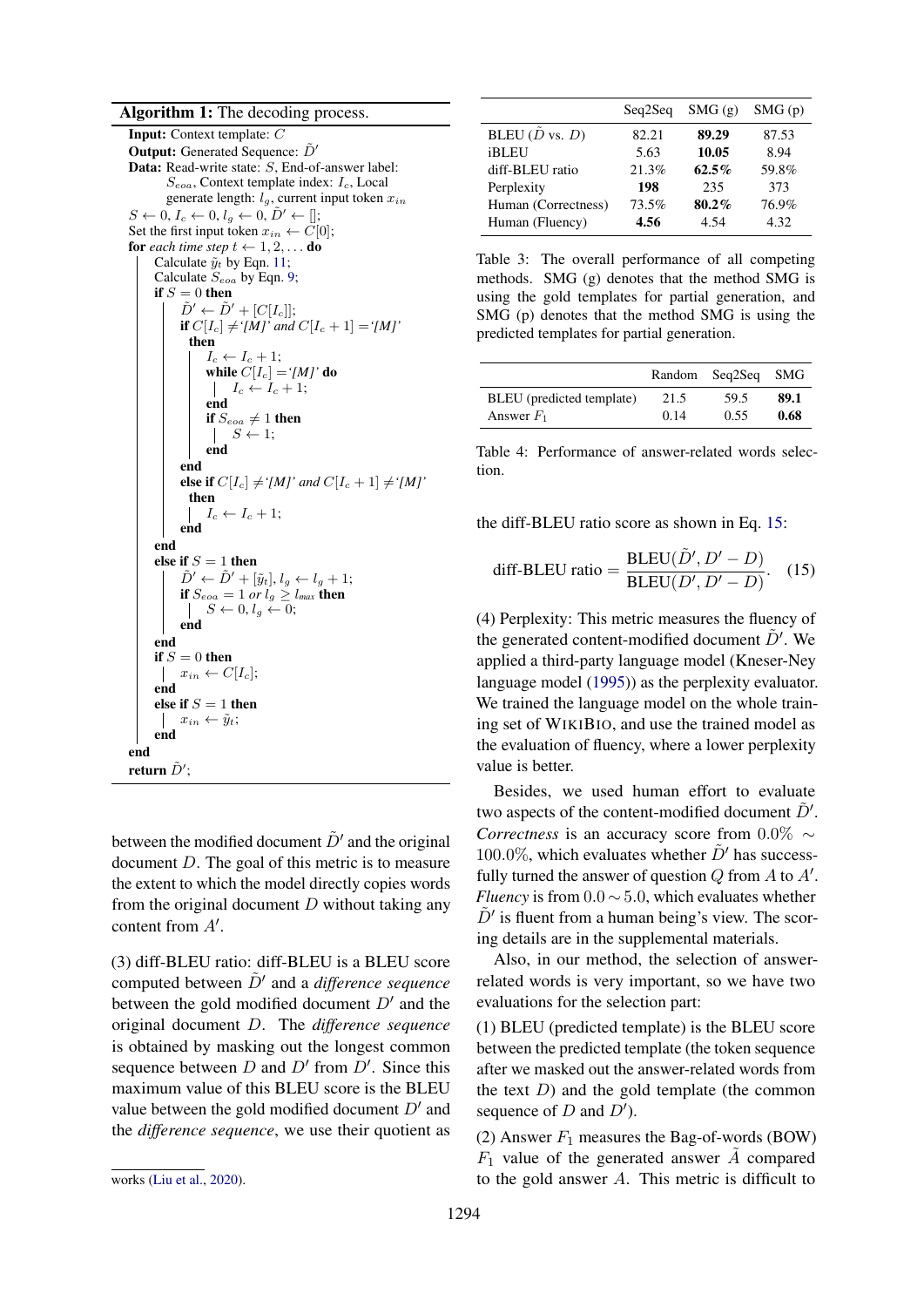<span id="page-7-0"></span>

| Input                                     | $D$ : george evans -lrb- born 13<br>december 1994 -rrb- is an en-<br>glish footballer who plays as<br>a midfielder or centre-back for<br>manchester city.                                                         | D: andrei UNK -lrb- born 1975 in satu mare, romania -rrb-<br>is a retired romanian <b>aerobic</b> gymnast . he had a successful<br>career winning four world championships medals -lrb- two<br>gold, one silver, and one bronze -rrb- after his retirement<br>in 1997 he went with to germany where he works as a<br>gymnastics coach at the UNK gymnastics club in hanover.                 | D: andrew justin stewart coats -lrb- born 1 february 1958 -rrb- is<br>an australian - british academic cardiologist who has particular<br>interest in the management of heart failure. his research turned<br>established teaching on its head and promoted exercise training -lrb-<br>rather than bed rest -rrb- as a treatment for chronic heart failure. he<br>was instrumental in describing the " muscle hypothesis " of heart<br>failure. |
|-------------------------------------------|-------------------------------------------------------------------------------------------------------------------------------------------------------------------------------------------------------------------|----------------------------------------------------------------------------------------------------------------------------------------------------------------------------------------------------------------------------------------------------------------------------------------------------------------------------------------------------------------------------------------------|-------------------------------------------------------------------------------------------------------------------------------------------------------------------------------------------------------------------------------------------------------------------------------------------------------------------------------------------------------------------------------------------------------------------------------------------------|
|                                           | $Q$ : position                                                                                                                                                                                                    | $Q$ : discipline                                                                                                                                                                                                                                                                                                                                                                             | $Q$ : nationality                                                                                                                                                                                                                                                                                                                                                                                                                               |
|                                           | $A'$ : halfback quarterback                                                                                                                                                                                       | $A'$ : basketball player                                                                                                                                                                                                                                                                                                                                                                     | $A'$ : philippines filipino                                                                                                                                                                                                                                                                                                                                                                                                                     |
| Seq2Seq                                   | $D'$ : george evans -lrb- born 13<br>december 1994 - rrb- is an english<br>footballer who plays as a mid-<br>fielder or centre-back for manch-<br>ester city. he was a quarterback<br>halfback in the manchester. | andrei UNK -lrb- born 1975 in satu mare romania is a retired<br>romanian aerobic gymnast basketball he had a successful<br>career winning four world championships medals -lrb- two<br>gold, one silver, and one bronze, after his retirement<br>in 1997 he went with to germany where he works as a<br>gymnastics coach at the UNK basketball club                                          | andrew justin stewart coats -lrb- born 1 february 1958 is an filipino -<br>british academic cardiologist who has particular interest in the man-<br>agement of heart failure . his research turned established teaching<br>on its head and promoted exercise training -lrb- rather than bed rest<br>-rrb- as a treatment for chronic heart failure, he was instrumental in<br>describing the " muscle hypothesis " of philippines               |
| With gold<br>template<br>(SMG(g))         | $D'$ : george evans -lrb- born 13<br>december 1994 -rrb- is an en-<br>glish footballer who plays as a<br>halfback and quarterback for<br>manchester city.                                                         | $\ddot{D}'$ : andrei UNK -lrb- born 1975 in satu mare, romania -rrb-<br>is a retired romanian <b>basketball player</b> . he had a success-<br>ful career winning four world championships medals -lrb-<br>two gold, one silver, and one bronze -rrb- after his retire-<br>ment in 1997 he went with to germany where he works as a<br>basketball coach at the UNK basketball club in hanover | andrew justin stewart coats -lrb- born 1 february 1958 -rrb- is an<br>filipino academic cardiologist who has particular interest in the man-<br>agement of heart failure . his research turned established teaching<br>on its head and promoted exercise training -lrb- rather than bed rest<br>-rrb- as a treatment for chronic heart failure. he was instrumental in<br>describing the " muscle hypothesis " of heart failure.                |
| With<br>predicted<br>template<br>(SMG(p)) | $D'$ : george evans -lrb- born 13<br>december 1994 -rrb- is an half-<br>back footballer who plays as a<br>midfielder or quarterback for<br>manchester city.                                                       | andrei UNK -lrb- born 1975 in satu mare, romania -rrb- is<br>a retired romanian <b>basketball player</b> . he had a successful<br>career winning four world championships medals -lrb- two<br>gold, one silver, and one bronze -rrb- after his retirement<br>in 1997 he went with to germany where he works as a<br>gymnastics coach at the UNK gymnastic club in hanover.                   | $D'$ : andrew justin stewart coats -lrb- born 1 february philippines<br>academic cardiologist who has particular interest in the management<br>of heart failure. his research turned established teaching on its<br>head and promoted exercise training -lrb- rather than bed rest -rrb-<br>as a treatment for chronic heart failure. he was instrumental in<br>describing the "muscle hypothesis" of heart failure.                            |

Table 5: The example generated cases of competing methods. The underlined tokens are gold answer-related tokens. The bold tokens in the "Input" row are predicted answer-related tokens. In the other three rows, the bold tokens are the modified tokens that are related to the given new answer  $A'$ .

achieve, because it requires both to select the correct answer-related tokens and to generate the correct words for the answer A.

## 5.2 Overall Performance

We compare our method (SMG) with a baseline method (Seq2Seq). In Seq2Seq, the difference with SMG is that the decoder part is a conventional decoder that completely generates the modified document  $\tilde{D}'$  ignoring the *context template*. The overall performance is shown in Table [3.](#page-6-2)

In Table [3,](#page-6-2) we see that our SMG method has outperformed the Seq2Seq baseline in nearly all evaluation metrics, no matter whether the *context template* applied to the decoding phase is gold or predicted. Especially, in the two most important metrics for the performance of controllable text edition: iBLEU and diff-BLEU ratio, our model has achieved a significantly higher score than competing methods. These results show that our method is effective in controllable text edition.

The human evaluation results are also listed in Table [3.](#page-6-2) The inter-rater agreements are all acceptable  $(> 0.85)$  due to Krippendorff's principle [\(2004\)](#page-9-20). According to the human evaluation, when we are using the gold template for partially generating, both the correctness and the fluency of the partially generated text  $\tilde{D}'$  are better than using the predicted template, which is also consistent with our intuition. Note that the perplexity score

and the fluency score of Seq2Seq are the best of all the three methods; this is because in the partially generated text, the end position of each blank may not fit very well with the next word sometimes, although we have trained an EOA tag.

Table [4](#page-6-3) shows the experiments evaluating the selection of answer-related words. We can see that our SMG model has a higher BLEU (predicted template) score than the Seq2Seq model. This fact shows that partially training the blank-filling tokens helps for the selection of answer-related tokens. Also, our model SMG has achieved a higher *answer*  $F_1$  score (0.68) than competing methods.

#### 5.3 Case Study

We have listed some examples of the modified document  $D'$  generated by the three competing methods (Seq2Seq, SMG(g), and SMG(p)) in Table [5.](#page-7-0) We can see that although the answer-related words are already masked out, Seq2Seq still always generates the words in the original answer A and tends to mix up the words in A and the changed answer  $A'$ (like in the second example, Seq2Seq mixed "gymnastic" and "basketball" together.) Also, Seq2Seq cannot precisely change everywhere what should be modified, for example, in the second example, Seq2Seq failed to change "gymnastic coach" to "basketball coach". In the SMG methods, when we are using the gold template for partial generation, the model is able to generate the correct words aim-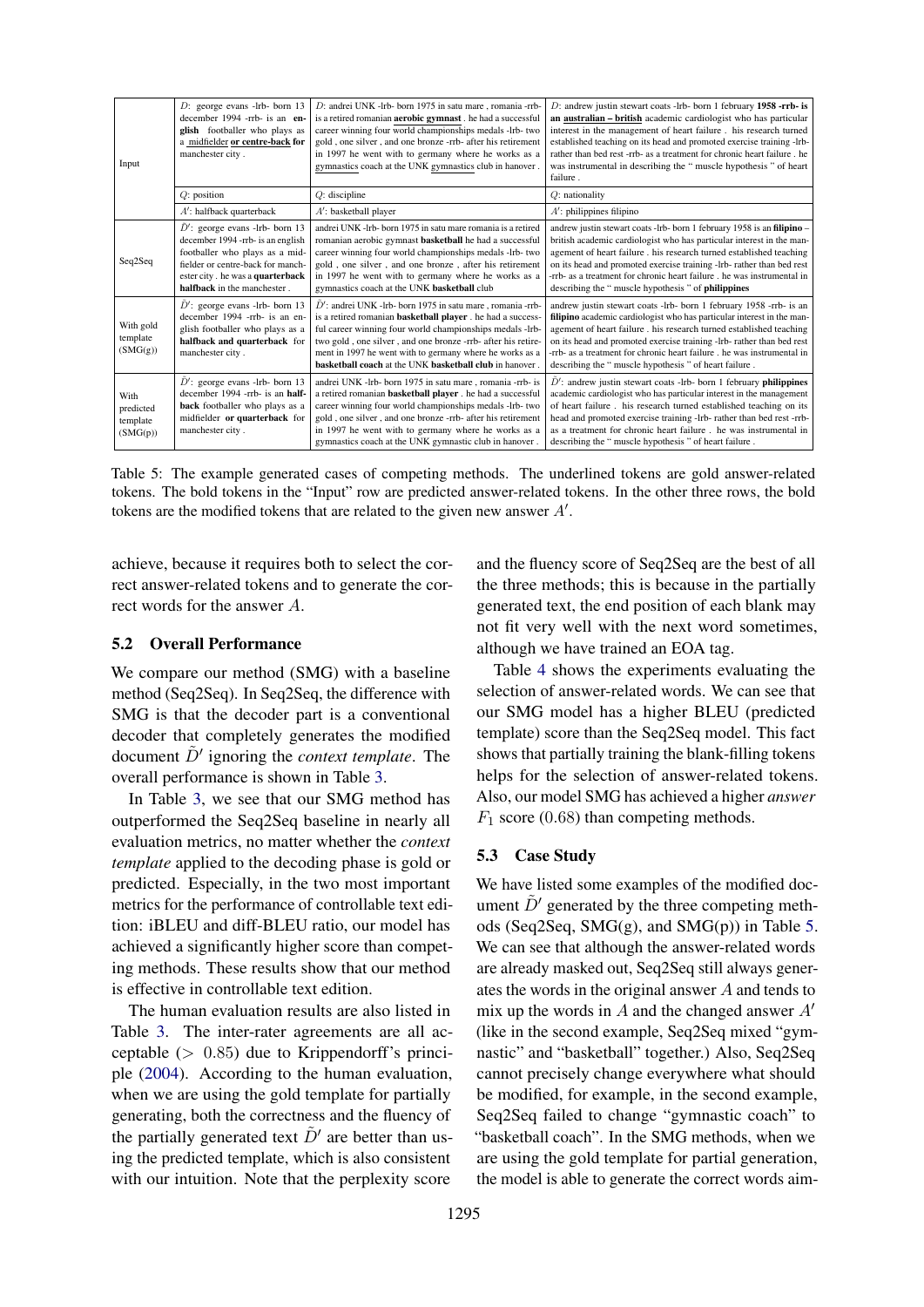ing to change  $Q$ 's answer to  $A'$ . Although there is still some risk to have some answer-related tokens left unchanged due to the error in the predicted template, the *context tokens* in the predicted template are ensured to be generated. Therefore, our model with predicted template is more fit for NLP products than Seq2Seq.

# 6 Conclusion

In this paper, we proposed a novel task, the goal of which is to modify some content of a given text to make the answer of a text-related question change to a given new answer. This task is very useful in many real-world tasks, like contract editing. We constructed a test set for evaluation and released this test set. We also proposed a novel model SMG to solve this task. In SMG, we first use a selectorpredictor structure to select the answer-related tokens in the input document, then we use a novel partial generation technique to generate the modified document without changing answer-unrelated tokens in the original document. The experiments proved the effectiveness of our model.

# Acknowledgments

This work was supported by the EPSRC grant "Unlocking the Potential of AI for English Law". We also acknowledge the use of Oxford's Advanced Research Computing (ARC) facility, of the EPSRCfunded Tier 2 facility JADE (EP/P020275/1), and of GPU computing support by Scan Computers International Ltd.

# References

- <span id="page-8-5"></span>Ziqiang Cao, Wenjie Li, Sujian Li, and Furu Wei. 2018. Retrieve, Rerank and Rewrite: Soft Template Based Neural Summarization. In *Proceedings of the 56th Annual Meeting of the Association for Computational Linguistics (Volume 1: Long Papers)*, pages 152–161. Association for Computational Linguistics.
- <span id="page-8-2"></span>Tian Qi Chen, Xuechen Li, Roger B Grosse, and David K Duvenaud. 2018. Isolating Sources of Disentanglement in Variational Autoencoders. In *Advances in Neural Information Processing Systems*, pages 2610–2620.
- <span id="page-8-3"></span>Xi Chen, Yan Duan, Rein Houthooft, John Schulman, Ilya Sutskever, and Pieter Abbeel. 2016. InfoGAN: Interpretable Representation Learning by Information Maximizing Generative Adversarial Nets. In *Advances in Neural Information Processing Systems*, pages 2172–2180.
- <span id="page-8-12"></span>Chris Donahue, Mina Lee, and Percy Liang. 2020. [En](https://doi.org/10.18653/v1/2020.acl-main.225)[abling Language Models to Fill in the Blanks.](https://doi.org/10.18653/v1/2020.acl-main.225) In *Proceedings of the 58th Annual Meeting of the Association for Computational Linguistics*, pages 2492– 2501, Online. Association for Computational Linguistics.
- <span id="page-8-8"></span>Manaal Faruqui, Ellie Pavlick, Ian Tenney, and Dipanjan Das. 2018. WikiAtomicEdits: A Multilingual Corpus of Wikipedia Edits for Modeling Language and Discourse. In *Proceedings of the 2018 Conference on Empirical Methods in Natural Language Processing*, pages 305–315. Association for Computational Linguistics.
- <span id="page-8-9"></span>William Fedus, Ian Goodfellow, and Andrew M Dai. 2018. Maskgan: Better Text Generation via Filling in the \_. In *International Conference on Learning Representations*.
- <span id="page-8-11"></span>Jiatao Gu, Zhengdong Lu, Hang Li, and Victor O.K. Li. 2016. Incorporating Copying Mechanism in Sequence-to-Sequence Learning. In *Proceedings of the 54th Annual Meeting of the Association for Computational Linguistics (Volume 1: Long Papers)*, pages 1631–1640. Association for Computational Linguistics.
- <span id="page-8-7"></span>Kelvin Guu, Tatsunori B. Hashimoto, Yonatan Oren, and Percy Liang. 2018. Generating Sentences by Editing Prototypes. *Transactions of the Association for Computational Linguistics*, 6:437–450.
- <span id="page-8-6"></span>Tatsunori B Hashimoto, Kelvin Guu, Yonatan Oren, and Percy S Liang. 2018. A Retrieve-and-Edit Framework for Predicting Structured Outputs. In *Advances in Neural Information Processing Systems*, pages 10052–10062.
- <span id="page-8-4"></span>Eva Hasler, Adrià de Gispert, Gonzalo Iglesias, and Bill Byrne. 2018. Neural Machine Translation Decoding with Terminology Constraints. In *Proceedings of the 2018 Conference of the North American Chapter of the Association for Computational Linguistics: Human Language Technologies, Volume 2 (Short Papers)*, pages 506–512. Association for Computational Linguistics.
- <span id="page-8-0"></span>Karl Moritz Hermann, Tomas Kocisky, Edward Grefenstette, Lasse Espeholt, Will Kay, Mustafa Suleyman, and Phil Blunsom. 2015. Teaching Machines to Read and Comprehend. In *Advances in neural information processing systems*, pages 1693–1701.
- <span id="page-8-1"></span>Irina Higgins, Loic Matthey, Arka Pal, Christopher Burgess, Xavier Glorot, Matthew Botvinick, Shakir Mohamed, and Alexander Lerchner. 2017. beta-VAE: Learning Basic Visual Concepts with a Constrained Variational Framework. *International Conference on Learning Representations*, 2(5):6.
- <span id="page-8-10"></span>Sepp Hochreiter and Jürgen Schmidhuber. 1997. Long Short-Term Memory. *Neural Computation*, 9(8):1735–1780.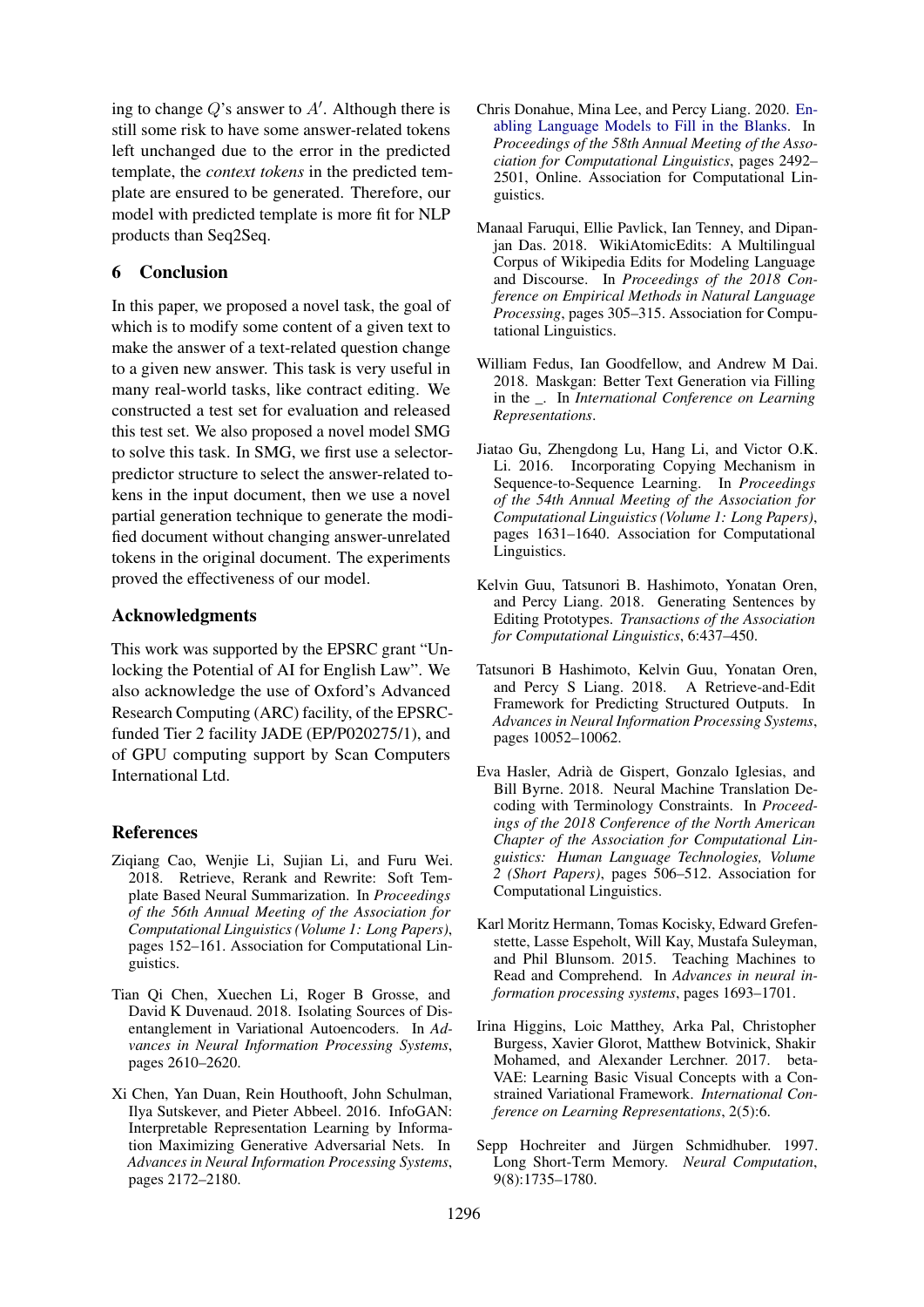- <span id="page-9-7"></span>Chris Hokamp and Qun Liu. 2017. Lexically Constrained Decoding for Sequence Generation Using Grid Beam Search. In *Proceedings of the 55th Annual Meeting of the Association for Computational Linguistics (Volume 1: Long Papers)*, pages 1535– 1546. Association for Computational Linguistics.
- <span id="page-9-11"></span>J. Edward Hu, Huda Khayrallah, Ryan Culkin, Patrick Xia, Tongfei Chen, Matt Post, and Benjamin Van Durme. 2019. Improved Lexically Constrained Decoding for Translation and Monolingual Rewriting. In *Proceedings of the 2019 Conference of the North American Chapter of the Association for Computational Linguistics: Human Language Technologies, Volume 1 (Long and Short Papers)*, pages 839– 850. Association for Computational Linguistics.
- <span id="page-9-17"></span>Eric Jang, Shixiang Gu, and Ben Poole. 2016. Categorical Reparameterization with Gumbel-Softmax. *arXiv preprint arXiv:1611.01144*.
- <span id="page-9-6"></span>Vineet John, Lili Mou, Hareesh Bahuleyan, and Olga Vechtomova. 2019. Disentangled Representation Learning for Non-Parallel Text Style Transfer. In *Proceedings of the 57th Annual Meeting of the Association for Computational Linguistics*, pages 424– 434. Association for Computational Linguistics.
- <span id="page-9-5"></span>Hyunjik Kim and Andriy Mnih. 2018. Disentangling by Factorising. *arXiv preprint arXiv:1802.05983*.
- <span id="page-9-19"></span>Reinhard Kneser and Hermann Ney. 1995. Improved Backing-Off for M-gram Language Modeling. In *1995 International Conference on Acoustics, Speech, and Signal Processing*, volume 1, pages 181–184. IEEE.
- <span id="page-9-20"></span>Klaus Krippendorff. 2004. Content Analysis: An Introduction to Its Methodology Thousand Oaks. *Calif.: Sage*.
- <span id="page-9-15"></span>Guokun Lai, Qizhe Xie, Hanxiao Liu, Yiming Yang, and Eduard Hovy. 2017. RACE: Large-Scale ReAding Comprehension Dataset From Examinations. In *Proceedings of the 2017 Conference on Empirical Methods in Natural Language Processing*, pages 785–794. Association for Computational Linguistics.
- <span id="page-9-2"></span>Rémi Lebret, David Grangier, and Michael Auli. 2016. Neural Text Generation from Structured Data with Application to the Biography Domain. In *Proceedings of the 2016 Conference on Empirical Methods in Natural Language Processing*, pages 1203–1213. Association for Computational Linguistics.
- <span id="page-9-14"></span>Tianyu Liu, Kexiang Wang, Lei Sha, Baobao Chang, and Zhifang Sui. 2018. Table-to-Text Generation by Structure-Aware Seq2Seq Learning. In *Proceedings of the 32nd AAAI Conference on Artificial Intelligence*.
- <span id="page-9-10"></span>Xianggen Liu, Lili Mou, Fandong Meng, Hao Zhou, Jie Zhou, and Sen Song. 2020. Unsupervised Paraphrasing by Simulated Annealing. In *Proceedings of the*

*58th Annual Meeting of the Association for Computational Linguistics*, pages 302–312. Association for Computational Linguistics.

- <span id="page-9-4"></span>Emile Mathieu, Tom Rainforth, Siddharth Narayanaswamy, and Yee Whye Teh. 2018. Disentangling Disentanglement in Variational Autoencoders. *arXiv preprint arXiv:1812.02833*.
- <span id="page-9-8"></span>Ning Miao, Hao Zhou, Lili Mou, Rui Yan, and Lei Li. 2019. CGMH: Constrained Sentence Generation by Metropolis-Hastings Sampling. In *Proceedings of the AAAI Conference on Artificial Intelligence*, volume 33, pages 6834–6842.
- <span id="page-9-3"></span>Daniel Moyer, Shuyang Gao, Rob Brekelmans, Aram Galstyan, and Greg Ver Steeg. 2018. Invariant Representations without Adversarial Training. In *Advances in Neural Information Processing Systems*, pages 9084–9093.
- <span id="page-9-12"></span>Gaurav Pandey, Danish Contractor, Vineet Kumar, and Sachindra Joshi. 2018. Exemplar Encoder-Decoder for Neural Conversation Generation. In *Proceedings of the 56th Annual Meeting of the Association for Computational Linguistics (Volume 1: Long Papers)*, pages 1329–1338.
- <span id="page-9-13"></span>Sheena Panthaplackel, Miltiadis Allamanis, and Marc Brockschmidt. 2020. Copy That! Editing Sequences by Copying Spans. arXiv preprint quences by Copying Spans. *arXiv:2006.04771*.
- <span id="page-9-18"></span>Kishore Papineni, Salim Roukos, Todd Ward, and Wei-Jing Zhu. 2002. Bleu: a Method for Automatic Evaluation of Machine Translation. In *Proceedings of the 40th Annual Meeting of the Association for Computational Linguistics*, pages 311–318. Association for Computational Linguistics.
- <span id="page-9-9"></span>Matt Post and David Vilar. 2018. Fast Lexically Constrained Decoding with Dynamic Beam Allocation for Neural Machine Translation. In *Proceedings of the 2018 Conference of the North American Chapter of the Association for Computational Linguistics: Human Language Technologies, Volume 1 (Long Papers)*, pages 1314–1324. Association for Computational Linguistics.
- <span id="page-9-1"></span>Pranav Rajpurkar, Robin Jia, and Percy Liang. 2018. Know What You Don't Know: Unanswerable Questions for SQuAD. In *Proceedings of the 56th Annual Meeting of the Association for Computational Linguistics (Volume 2: Short Papers)*, pages 784–789.
- <span id="page-9-0"></span>Pranav Rajpurkar, Jian Zhang, Konstantin Lopyrev, and Percy Liang. 2016. SQuAD: 100,000+ Questions for Machine Comprehension of Text. In *Proceedings of the 2016 Conference on Empirical Methods in Natural Language Processing*, pages 2383–2392.
- <span id="page-9-16"></span>Matthew Richardson, Christopher J.C. Burges, and Erin Renshaw. 2013. MCTest: A Challenge dataset for the Open-Domain Machine Comprehension of Text. In *Proceedings of the 2013 Conference on Empirical Methods in Natural Language Processing*,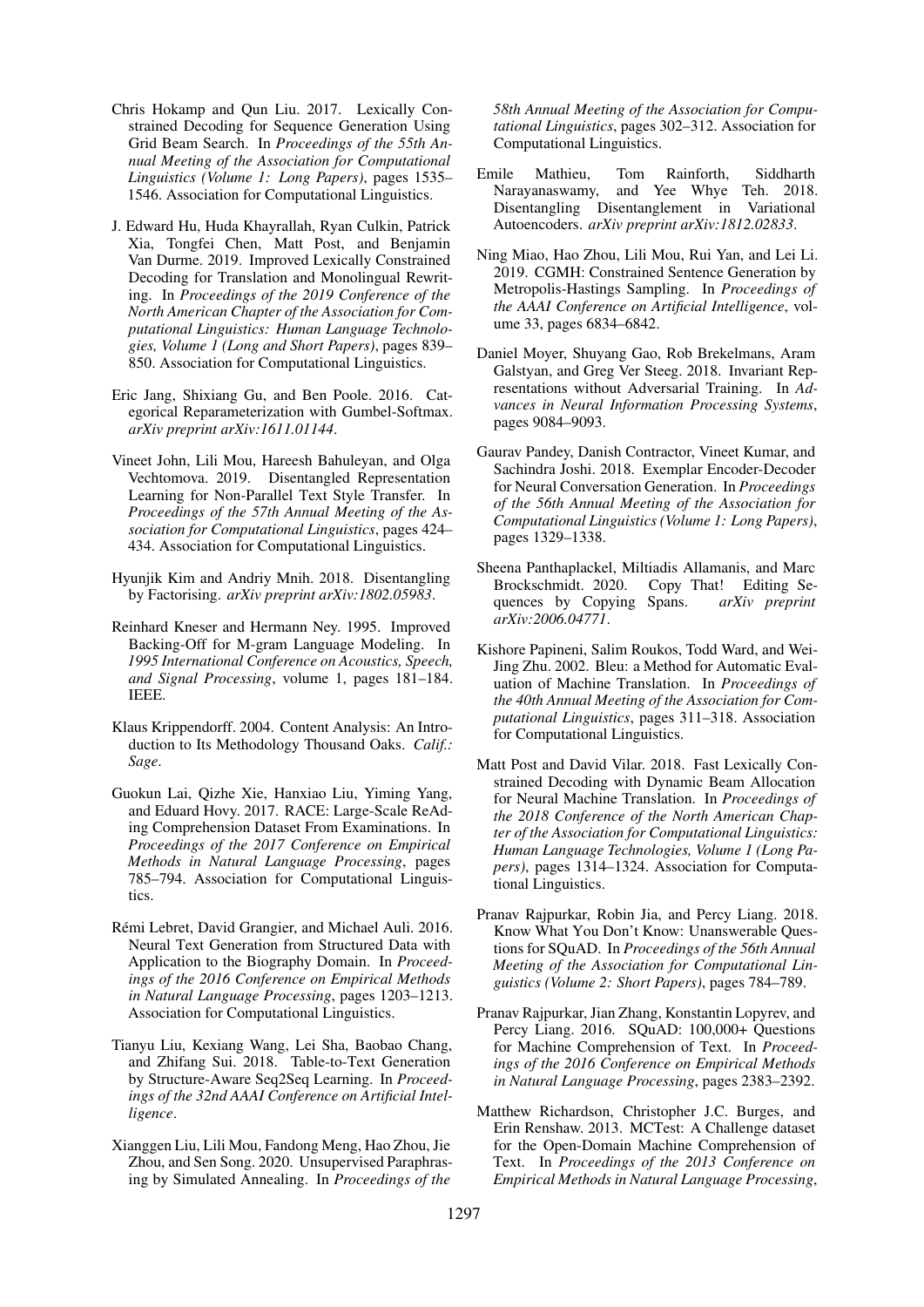pages 193–203. Association for Computational Linguistics.

- <span id="page-10-3"></span>Alexey Romanov, Anna Rumshisky, Anna Rogers, and David Donahue. 2019. Adversarial Decomposition of Text Representation. In *Proceedings of the 2019 Conference of the North American Chapter of the Association for Computational Linguistics: Human Language Technologies, Volume 1 (Long and Short Papers)*, pages 815–825. Association for Computational Linguistics.
- <span id="page-10-5"></span>Lei Sha. 2020. Gradient-guided Unsupervised Lexically Constrained Text Generation. In *Proceedings of the 2020 Conference on Empirical Methods in Natural Language Processing (EMNLP)*, pages 8692–8703. Association for Computational Linguistics.
- <span id="page-10-1"></span>Lei Sha, Oana-Maria Camburu, and Thomas Lukasiewicz. 2021. Learning from the Best: Rationalizing Predictions by Adversarial Information Calibration. In *Proceedings of the 35th AAAI* Conference on Artificial Intelligence, AAAI 2021, *Virtual Conference' February 2–9' 2021*. AAAI Press.
- <span id="page-10-4"></span>Lei Sha and Thomas Lukasiewicz. 2021. Multi-type Disentanglement Without Adversarial Training. In *Proceedings of the 35th AAAI Conference on Artificial Intelligence*.
- <span id="page-10-9"></span>Lei Sha, Lili Mou, Tianyu Liu, Pascal Poupart, Sujian Li, Baobao Chang, and Zhifang Sui. 2018. Order-Planning Neural Text Generation From Structured Data. In *Proceedings of the 32nd AAAI Conference on Artificial Intelligence*.
- <span id="page-10-2"></span>Jan Stühmer, Richard E Turner, and Sebastian Nowozin. 2019. Independent Subspace Analysis for Unsupervised Learning of Disentangled Representations. *arXiv preprint arXiv:1909.05063*.
- <span id="page-10-11"></span>Hong Sun and Ming Zhou. 2012. Joint Learning of a Dual SMT System for Paraphrase Generation. In *Proceedings of the 50th Annual Meeting of the Association for Computational Linguistics (Volume 2: Short Papers)*, pages 38–42. Association for Computational Linguistics.
- <span id="page-10-10"></span>Ashish Vaswani, Noam Shazeer, Niki Parmar, Jakob Uszkoreit, Llion Jones, Aidan N Gomez, Łukasz Kaiser, and Illia Polosukhin. 2017. Attention is All You Need. *Advances in Neural Information Processing Systems*, 30:5998–6008.
- <span id="page-10-6"></span>Yu Wu, Furu Wei, Shaohan Huang, Yunli Wang, Zhoujun Li, and Ming Zhou. 2019. Response Generation by Context-Aware Prototype Editing. In *Proceedings of the AAAI Conference on Artificial Intelligence*, volume 33, pages 7281–7288.
- <span id="page-10-7"></span>Pengcheng Yin, Graham Neubig, Miltiadis Allamanis, Marc Brockschmidt, and Alexander L Gaunt. 2018. Learning to Represent Edits. *arXiv preprint arXiv:1810.13337*.
- <span id="page-10-0"></span>Changchang Zeng, Shaobo Li, Qin Li, Jie Hu, and Jianjun Hu. 2020. A Survey on Machine Reading Comprehension—Tasks, Evaluation Metrics and Benchmark Datasets. *Applied Sciences*, 10(21):7640.
- <span id="page-10-8"></span>Wanrong Zhu, Zhiting Hu, and Eric Xing. 2019. Text Infilling. *arXiv preprint arXiv:1901.00158*.

# Appendices

#### A Human Evaluation Question Marks

Our annotators were asked the following questions, in order to assess the correctness and fluency of the modified document provided by our model.

# A.1 Correctness of modified document

Q: Do you think the modification of the document is correct so that it can make the question answer pair  $\langle Q, A' \rangle$  true? (For partially correct cases: Partially correct means some places are changed to the new answer, and some places keep the old answer. In this case, only all places (that need to be changed) have been changed can be taken as correct. )

Please choose "Yes" or "No".

After all human annotators finished their work, the correctness score is calculated by dividing the number of "Yes" by the total number of examples.

# A.2 Fluency

Q: How fluent do you think the modified document is?

Please choose a score according to the following description. Note that the score is not necessarily an integer, you can give scores like 3.2 or 4.9 , if you deem appropriate.

- 5: Very fluent.
- 4: Highly fluent.
- 3: Partial fluent.
- 2: Very unfluent.
- 1: Nonsense.

# B Experiment Details

The word embedding size is 300. The BiLSTM in the selector model has the following hyperparameters: hidden size  $= 200$ . The hidden size of decoder's LSTM cell is 200. The rest hyperparameters has the following values:  $\lambda_r = 1.0$ ,  $\lambda_{\text{eoa}} = 10$ . The hyperparameters are obtained by grid search, the search scopes are  $\lambda_r \in [0.0, 2.0]$  with step size